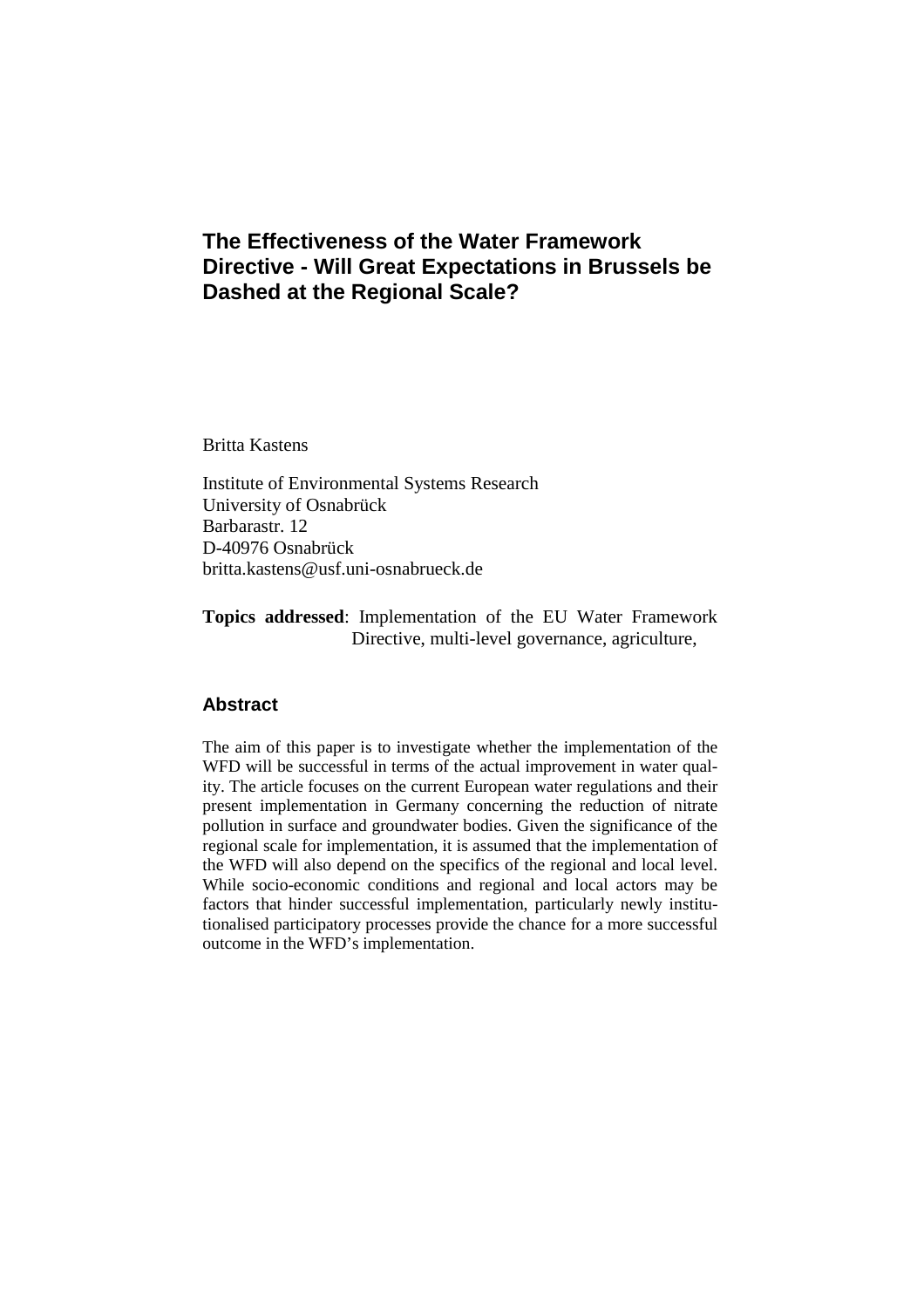#### **1 Introduction**

In order to overcome the implementation problems perceived in European environmental legislation, the EU has adopted new policy styles within its directives for the past decade. The most recent example of the 'new generation' of European Directives (Moss 2004: 86) is the Water Framework Directive (WFD), which combines the 'shift from government to governance' (Kaika and Page 2003, p. 315) with traditional means of the command-and-control approach. As to the latter, the directive makes monitoring and reporting procedures as well as stringent time scales obligatory; sanctions for non-compliance can be levelled by the Commission (cf. Art. 23 WFD, Moss 2003, p. 216). The new policy style, on the other hand, becomes apparent in the directive's public participation provisions (Art. 14 WFD) and in the adaptive management requirements through iterative river basin planning cycles every six year. Further, according to the subsidiarity principle, the WFD takes into account the differences between member states and regions, and allows for an adjustment of both environmental objectives and measures to the regionally specific geographical, economic and social conditions (Petry and Dombrowsky 2007).

Yet, the implementation of directives within the European multilevel system still poses great challenges for lower scales. Though most implementation researchers of the top-down school disavowed from their traditional point of view that in multi-level implementation systems effective policy delivery becomes less probable the more 'clearance points' are involved (Pressman and Wildavsky 1984 [1973]), nevertheless different recent implementation studies revealed that implementation deficits are still of unprecedented concern and become even more important in member states with federal structures, such as Germany (Knill and Lenschow 2000, Dimitrakopoulos and Richardson 2001, p. 336). Besides the restricted control mechanisms of the European Commission, reasons for these deficits are traced back to the rising likelihood that "goals formulated at the European level are likely to be remoulded" (Blom-Hansen 2005, p. 625) in the course of implementation at lower scales and the risk of regulatory capture of local authorities (Demmke 1997; Flynn 2000, p. 78).

Is the WFD, as an example of modern EU legislation, able to improve implementation by its new procedural structures, or will these new steering mechanisms deliver new difficulties for effective implementation? The aim of this contribution is to assess the chances of the WFD to be in fact 'successful' in terms of the actual improvement in water quality. The article investigates the current regulations and their present implementa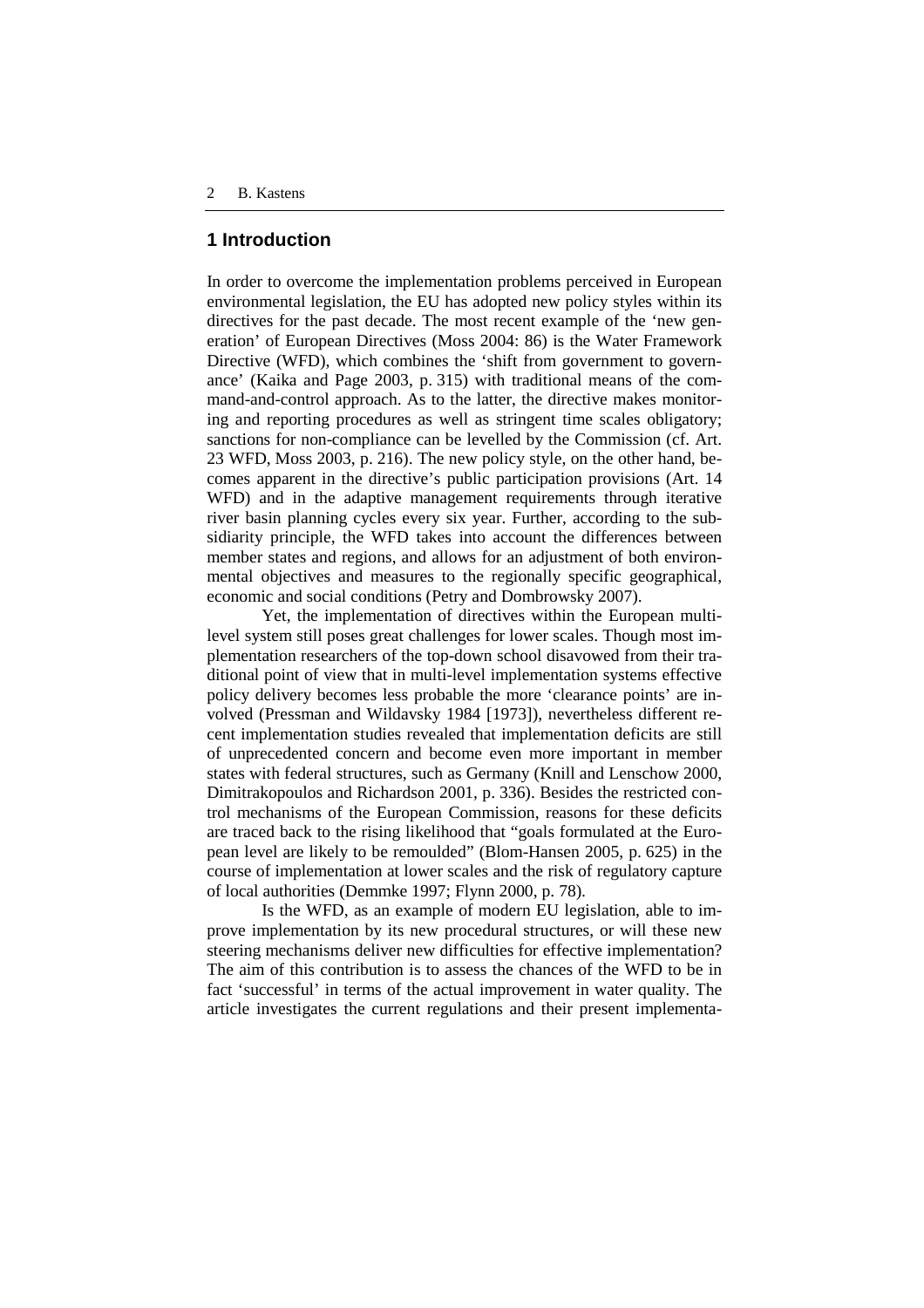tion in Germany concerning the reduction of nitrate pollution in surface and groundwater bodies.

The analysis of the implementation success of the WFD also has to take into account the characteristics of the regions that finally meet the new European environmental demands at lowest scales. In particular, regions that sustain their socio-economic configuration on highly specialized and firmly established production structures often have difficulty in adapting to changing conditions (Grabher 1995 [1993]). Production patterns in these regions are accompanied by close actor networks and a tightly knitted social and administrative system that reflect the specific economic environment. While optimising the capacities along this environment, these regions tend to lose their ability to reorganize their internal structures in order to cope with new political or structural challenges (ibid., p. 264 et seqs.). Given the significance of the regional scale for implementation, it can be assumed that the 'success' of the European legislation will depend to a great extent on the regional and local specifics. This paper, therefore, seeks to explore both the potentials and risks of the WFD's leeway during implementation and specific regional and local conditions that might affect the successful implementation of the WFD. The Hase river catchment in Lower Saxony, Northwest Germany, will serve as a case study. Here, diffuse nitrate pollution is particularly significant. In Lower Saxony, the results of the first inventory show that due to diffuse nitrate pollution by agriculture, the achievement of the good status is unlikely or yet unclear for 86 out of 129 groundwater bodies (MU Nds. 2004).

The paper is organised as follows: in section 2 the requirements of the WFD and its daughter directive, the Groundwater Directive (GWD) on nitrate reduction and their implementation in Germany will be analysed. Emphasis is put on the leeway that is provided by the European legislation for the further implementation. The utilisation of this leeway at lower scales allows a first judgement on the effective implementation. Section 3 opens up the context to the regional scale. The section shows which conditions at lowest implementation scale can hamper the WFD's implementation. In section 4 the chances of public participation as an important instrument to achieve the goals of European water legislation are discussed. Finally, the conclusions will try a first final judgement on the likelihood of the achievement of the WFD's goals in terms of nitrate reduction and will provide first recommendations for further implementation in intensive agricultural regions.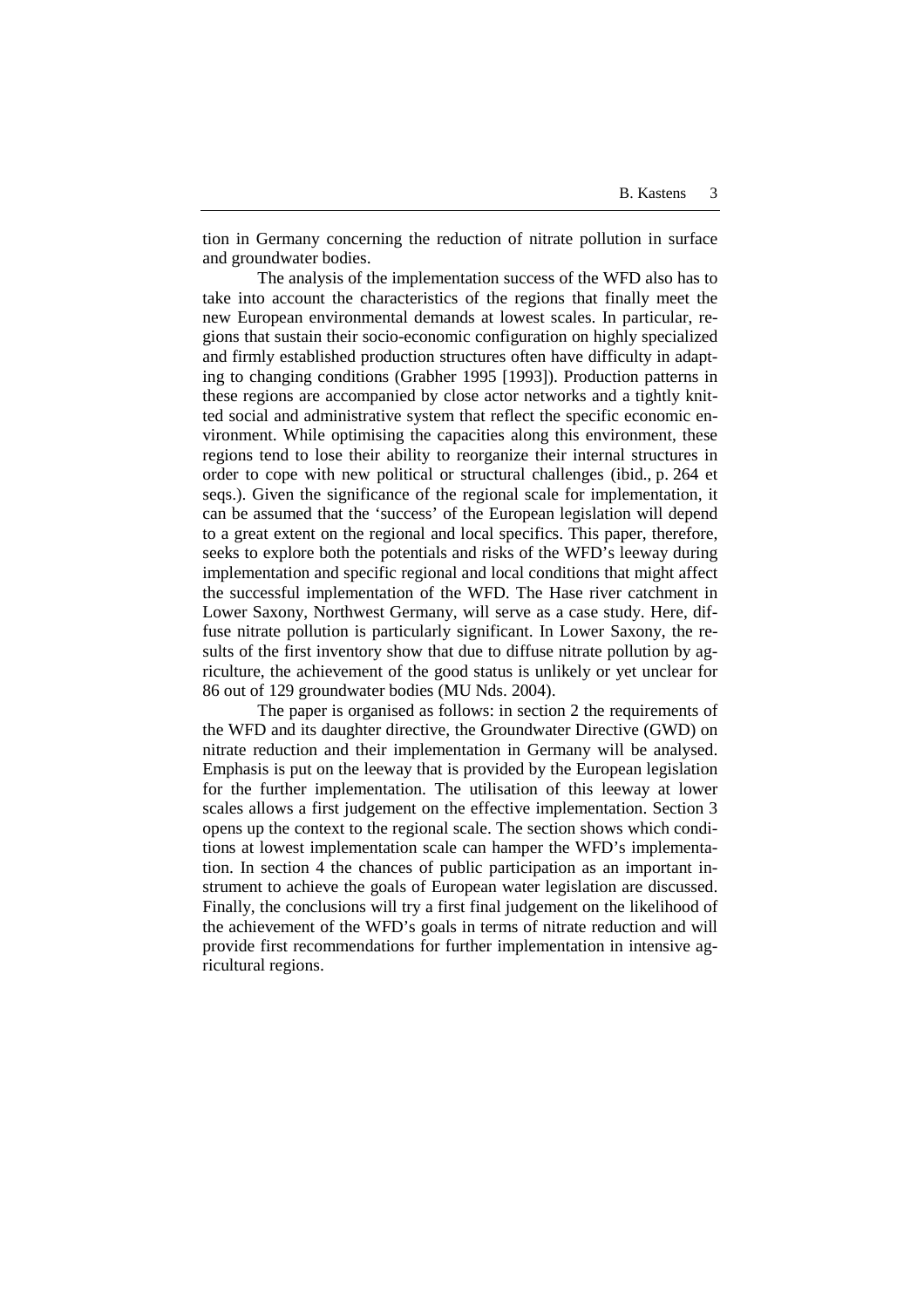## **2 WFD requirements on nitrate reduction and their national implementation**

For nitrate reduction in surface and groundwater bodies, the overall goal of the WFD, the 'good status', is not precisely defined within the directive. Rather than giving exact limit values for nutrients, the WFD delegates both the further operationalisation of the overall objectives and the setting of the instruments to the member states (cf. Kallis and Nijkamp 1999: 14). This is also confirmed by document 13 of the Common Implementation Strategy (CIS), which states the need to define specific nutrient limits for the different water types at lower implementation scales (EU 2003, p. 15). Also for groundwater, the WFD stays imprecise in terms of nitrate limits but refers to the recently adopted Groundwater Directive (GWD) for more precise definitions. For nitrate, the GWD imposes a quality standard of 50 mg/l. This limit value had been established before by former European directives, but the quality standard of 50mg/l for nitrate is now more strictly as it is for the first time binding and has to be achieved for all groundwater bodies. In contrast to this, the limit formerly served as an orientation value to implement action plans for nitrate reduction according to the Nitrates Directive of was exclusively binding for drinking water extraction areas, which fall in the scope of the Drinking Water Directive.

According to the German constitution, the implementation of federal laws, and thus also of EU law, is generally delegated to the federal states (*Länder*), which, moreover, have the primary right to legislate in the field of water protection. New regulations in terms of nitrate limit values cannot be found in the amended water laws of the federal states. Nevertheless, nitrate pollution is taken seriously by the federal states, which manifests less in water legislation, but rather in the executive implementation of the WFD. In this context, the leeway for interpretation of the WFD becomes particularly apparent.

Implementation of the WFD is co-ordinated among the federal states by support of the 'Working Group of the Federal States on Water Problems (LAWA)'. Comparable to the CIS group, the LAWA provides guidance documents for the German implementation of water laws, such as the WFD. Although not legally binding, the obligations of the LAWA documents are widely accepted among the German *Länder*. According to Annex II No. 1.1 ii WFD 24 different surface water types were identified for whole Germany, which serve as a basis for the assessment of the good ecological status. For each surface water type so-called leaflets of characteristics were developed including the biological, morphological and abiotic quality components as well as complementary descriptions on the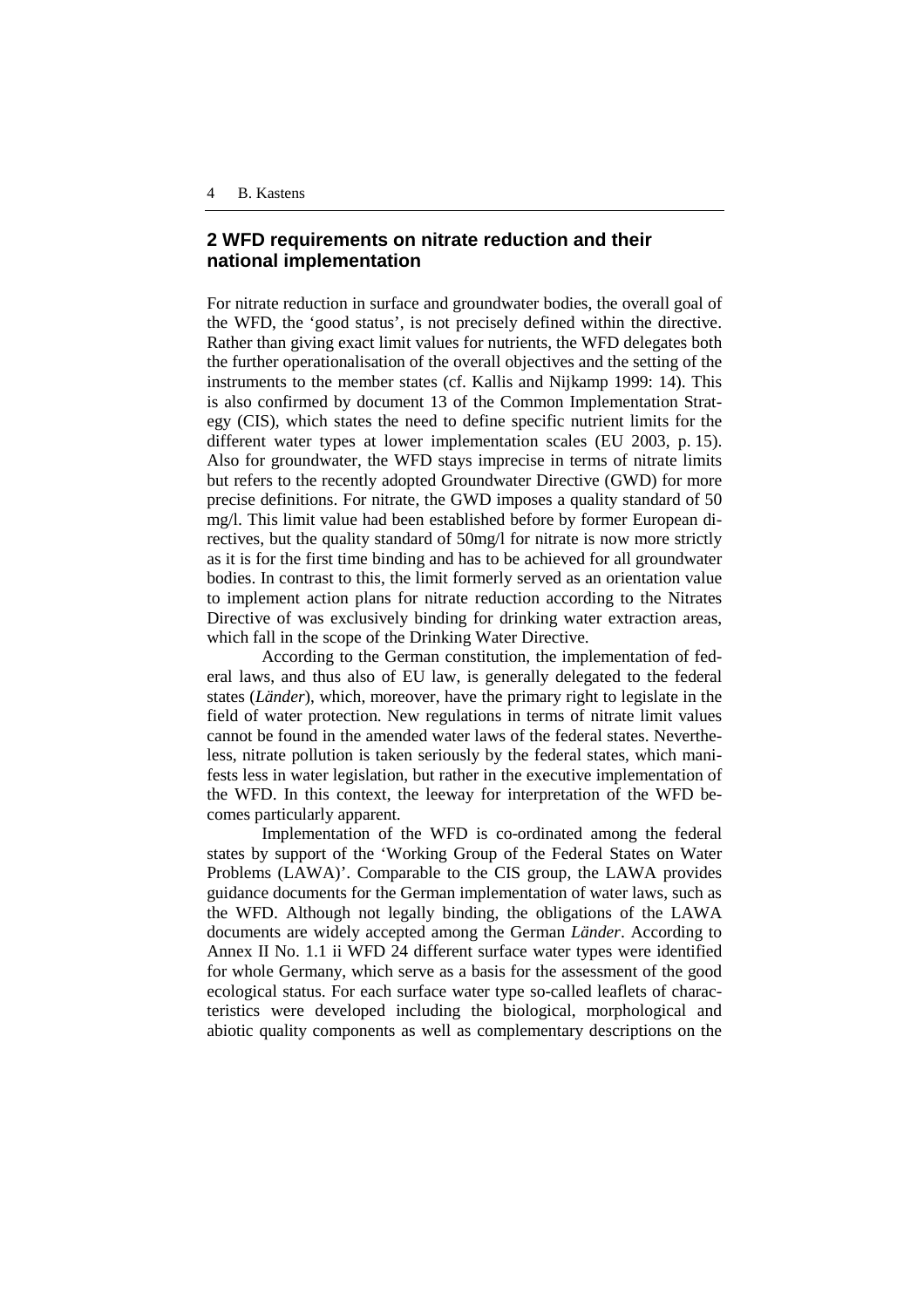hydrology and water conditions, such as physico-chemical aspects. Even though, the LAWA has announced the development of orientation values for nitrate limits, they are neither included in the leaflets of characteristics nor yet specified in any other context (LAWA 2006: 1).

The success of nitrate reduction will thus depend on how stringent goals are set at the scale of the *Länder.* Since some *Länder* might define more ambitious goals than others, goal achievement might become more likely in these than in those *Länder*, where quality standards for nitrate are less stringent. Due to the lack of precise limit values for surface water bodies on both the European and the national scale, the *Länder* mainly referred to the chemical water quality classification developed by the LAWA in 1998 (LAWA 1998). This classification, however, follows a five-step valuation instead of the seven-step valuation as demanded by the WFD. In consequence, the federal states applied different values for nitrate in surface waters. Even though the single procedures can be expected to be sound valuation methods, a comparison of the chosen approaches remains difficult and thus does not allow a judgement on whether the single federal states apply more or less strict limits for nitrate (for more details see Kastens and Newig 2007; Kastens and Newig in press a).

Moreover, Art. 10 WFD demands a combined approach of water quality limits and land use values. This combined approach is certainly a positive step towards effective nitrate reduction, since diffuse nitrate pollution in German water bodies mainly refers to agricultural land use and both the judgements on the pollution status and the deduced land use changes according to the status deficits can thus be better conducted. To support the approaches of the federal states, the LAWA suggests six different ways for fixing land use standards, such as the proportion of land under agricultural use in comparison to the whole land use, the intensity of agricultural land use in terms of animal units or the amount of fertiliser applied on the agricultural land (LAWA 2003: 45 ff.). The federal states usually follow one of these approaches, which, however, differ in their complexity. Moreover, slight changes and the combination of approaches makes a comparison of the strictness of the different approaches applied difficult. Thus, just as the operationalisation of quality limits, also the valuation of land use standards differs greatly between the German *Länder*.

A similar variability can be investigated for the federal state's operationalisation of nitrate limits in groundwater bodies. Even though the GWD specifies a precise limit of 50mg/l for nitrate, uncertainties arise due to imprecisely formulated assessment and valuation procedures within the directive. Currently, the GWD leaves open, whether the limit has to be achieved as an annual mean at each single point of measurement or whether a further average determination of the whole groundwater body is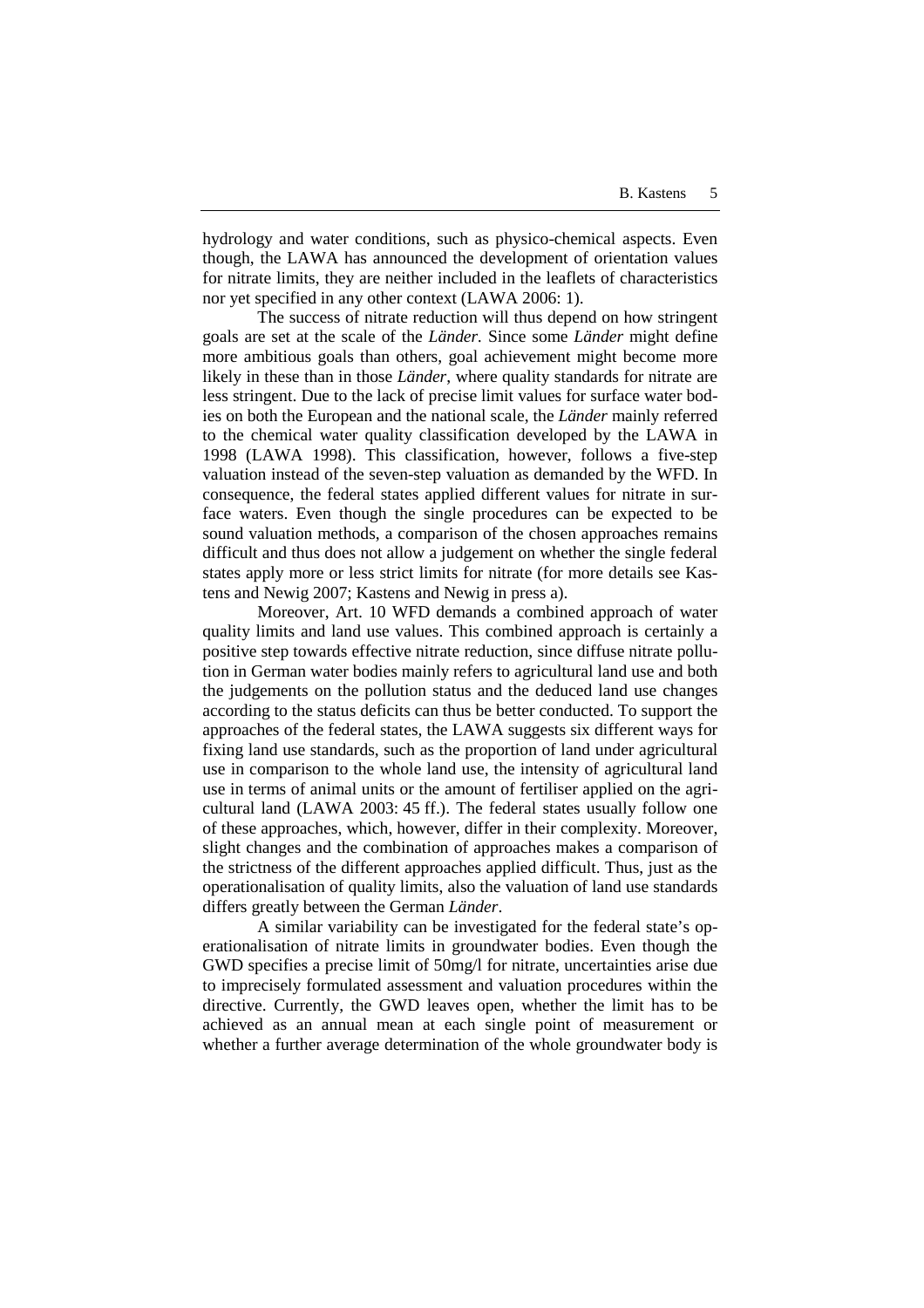allowed too. The latter would imply a less strict regulation. While the WFD allows an average determination, the GWD clearly states that the limit value of 50mg/l has to be achieved for each measurement point. One reason for the high variability in operationalisation has to be seen in the delayed passage of the GWD. The directive came into force in January 2007 and thus four years later than originally intended. By this time, however, the operationalisation of nitrate goals had already been finalised in Germany. Moreover, many *Länder* face difficulties in the density of measurement points. Particularly for groundwater bodies the amount of measurement points is not sufficient (NLWKN 2005: 66). In consequence, most *Länder* had to apply an average determination, which was conducted in various ways that are not easily to compare.

In conclusion of the WFD's goals and policy style towards a successful implementation, the new European water legislation involves factors that can be expected to support as well as factors that are likely to hamper comprehensive nitrate reduction. The analysis shows that both the WFD and the GWD partially prescribe higher standards than the previously applicable European law, advancing the reduction of nitrate pollution particularly in groundwater bodies. Experts however, question, whether the limit of 50mg/l shows the right signal for nitrate reduction. The natural value of nitrate in groundwater is usually limited to 10mg/l (UBA 1994: 144). A higher limit, which is oriented on drinking water standards, would thus value groundwater pollution against usage rather than ecological aspects. Yet, according to the target of the effective nitrate reduction, the value of 50mg/l has to be judged as a success as, for the first time in European legislation, it is binding for all groundwater bodies (see also Kastens and Newig in press a).

However, imprecise nitrate limits for surface water bodies and legal uncertainties in the groundwater bodies led to nitrate goals at the *Länder* scale, which are not comparable. A judgement on whether the goals are more ambitious in some *Länder* than in others is thus virtually impossible. However, a continuous and comprehendible comparison between the different approaches of operationalisation is not only important for the reports, which have to be delivered to the European Commission, but complies also with the harmonisation efforts in European water management and protection. Coordination difficulties between the different *Länder* that now have to work across the boundaries of river basins are foreseeable (ibid.). Where consistent nitrate standards and valuation methods for surface water bodies were applied, or at least recommended for whole Germany, these coordination difficulties could have been avoided.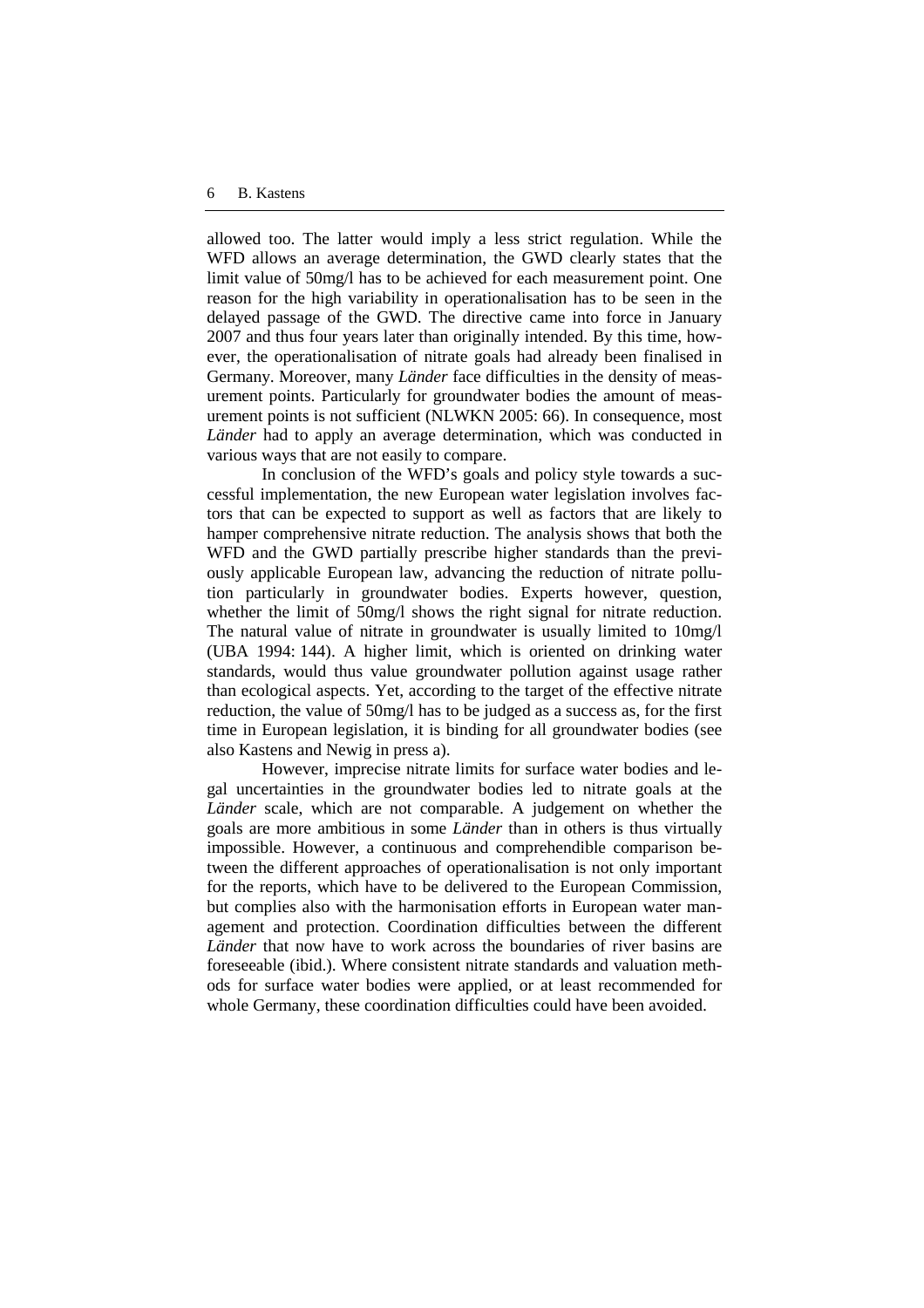The procedural nature of the European water policy also provides leeway for interpretation and action that will be pivotal for the assessment of implementation success on lower administrative and political scales. The following example aims to explore the strengths and weaknesses for the effective implementation of the WFD on the regional scale. It shows the possible discrepancy between the European water management goals and regional and local interests on the one hand and the opportunities and restrictions of active stakeholder involvement for successful implementation on the other.

# **3 The Hase catchment: regional lock-in effect and its consequences for nitrate reduction**

## **3.1 Economic background and the problem of diffuse nitrate pollution**

The case study area<sup>1</sup> comprises the Hase river catchment, which is a sub catchment of the river Ems and located in the federal state Lower Saxony in Northwest Germany. Intensive livestock farming including the preceding and subsequent production chain is an important pillar of regional economy (MI Nds. 2006). 80% of the whole region is agricultural land (Bezirksreg. Weser Ems/ NLWK 2004: 4f.). With 4.7 million animals, the area is home to 20 % of all pigs in Germany (Klohn and Windhorst 2003: 51 et seqs.). Moreover, the gross value added in agriculture averages 3.4%, in some administrative counties of the region even more than 6% (average Lower Saxony: 2.2%, state of 2005, NLS 2005). The regional wealth generated by highly efficient agriculture took mainly place without governmental financial aid and has contributed to a high identification of inhabitants with their region and its characteristic economic structure, which is reflected by the interests and perceptions of many actors involved in the implementation process of the WFD (for more details see Kastens and Newig 2007).

 $\overline{a}$ 

<sup>&</sup>lt;sup>1</sup> The study of the Hase catchment was carried out within the 'PartizipA' project at the University of Osnabrück (see www.partizipa.net). 26 in-depth interviews with 37 representatives of different regional organizations constitute the empirical basis for this paper.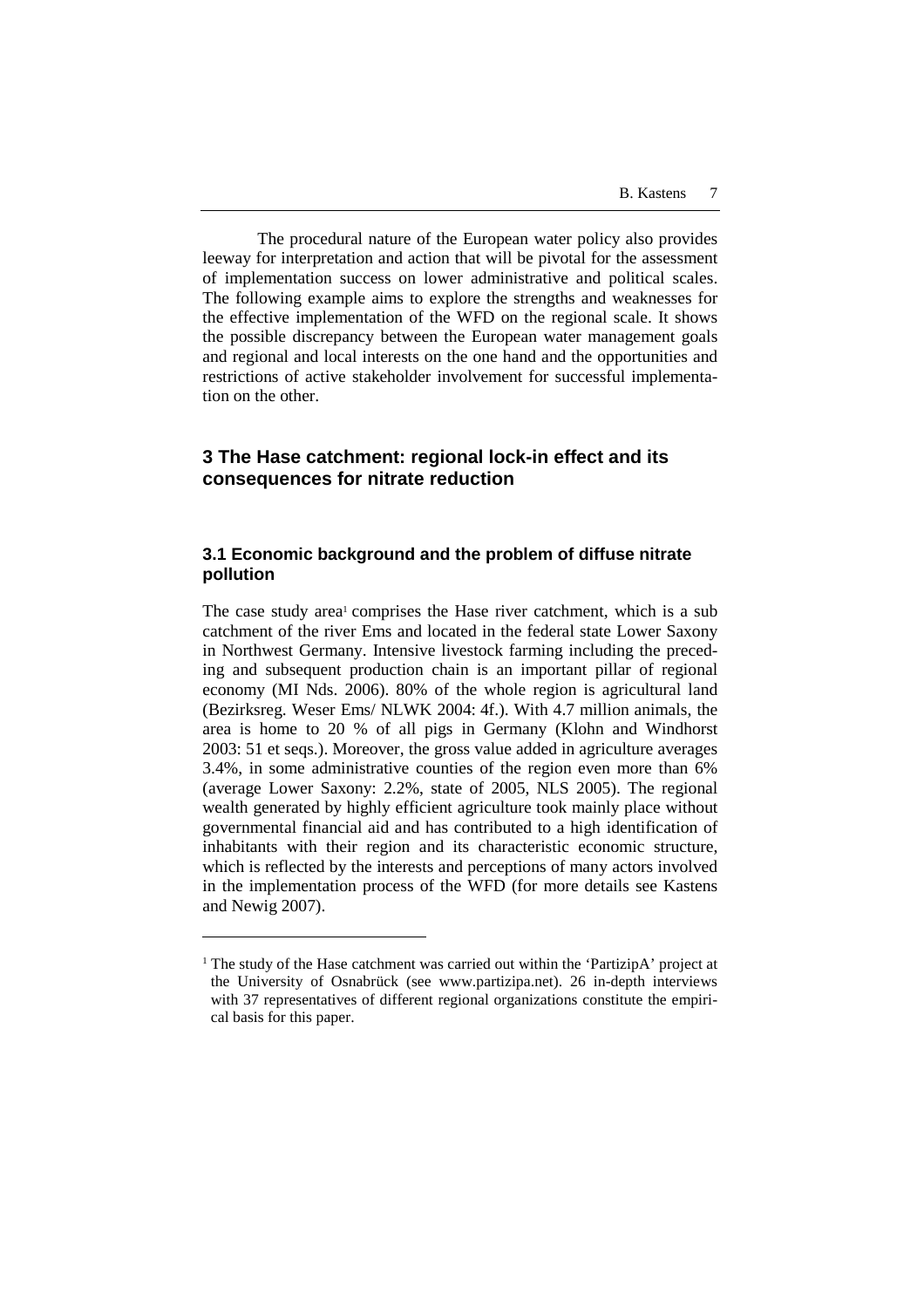$\overline{a}$ 

However, the economic success of the Hase catchment has also revealed its ecological drawbacks. Particularly the high amounts of manure from livestock farming have led to various environmental impacts: in the Hase catchment, four out of five groundwater bodies will not achieve the good chemical status stipulated by the WFD due to potential nitrate concentrations (NLWKN 2005: 33, 39). The reduction of these high nitrate intakes, and thus a gradual amelioration of ground and surface water quality, is therefore a particular challenge faced by the regional implementation of the WFD.

#### **3.2 Lock-in effect in the regional actor network**

The core of the agricultural actor network<sup>2</sup> is composed of two actors, the Chamber of Agriculture and its local departments and the agricultural associations. The Chamber of Agriculture owns a double role. On the one hand it constitutes the public authority with official competencies such as the supervision and control of production and land use standards by agriculture (Nischwitz et al. 2002: 5). On the other hand it acts as a selfadministered organisation that works in the professional interests of all employers and employees in agriculture, forestry and market gardening in terms of education, advice and production support. Flynn (2000: 78) judges such double roles as generally critical, since the scope for 'regulatory capture' rises, "the closer agencies responsible for inspection duties are to their target groups". The agricultural associations of Lower Saxony ("Niedersächsisches Landvolk") are non-governmental organisations and represent the regional or local agricultural interests in political manner. Their high degree of structural organisation and important influence on farmers and authorities provides them with specific influence within the WFD's implementation.

The water management actors important in the context of the WFD and regional nitrate pollution are the Ministry of the Environment, its environmental state agencies and the administrative counties. While the authority in charge of implementing the WFD in Lower Saxony is the Ministry of the Environment, the technical and operational work is delegated to the environmental state agency (NWKN), which acts on the regional level and has tight bounds to all other regional actors. As local water authorities, the

<sup>&</sup>lt;sup>2</sup> For further details on the regional actor network and the data basis of the analysis in the Hase catchment, see Kastens and Newig 2007; Kastens in press a, b.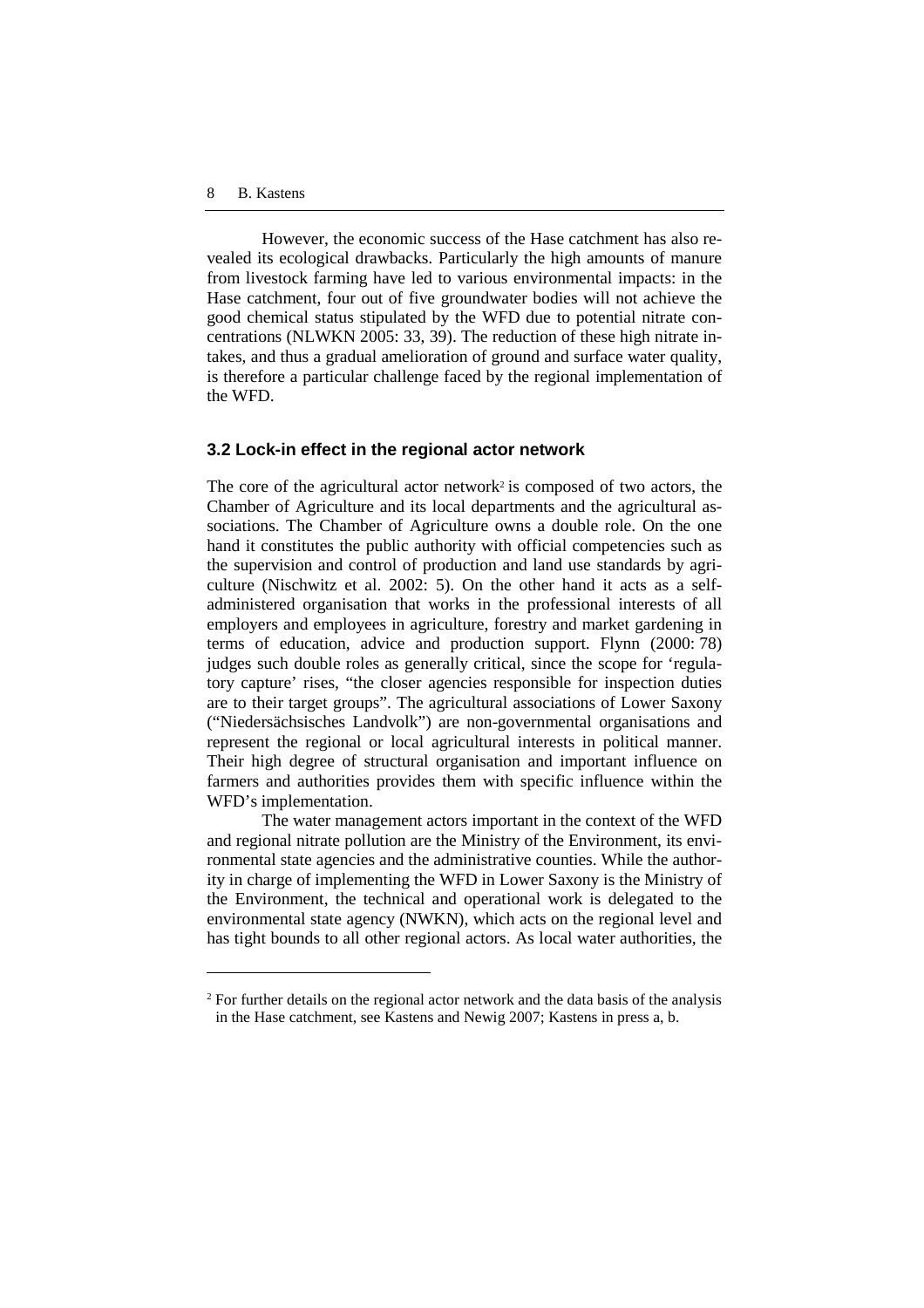administrative counties (German Landkreise) are currently not in charge of implementing the WFD, but will become important actors when measures are implemented within their territory. Likewise, they represent their constituency's interests in their administrative area, and generally feel obliged to sustain economic stability within the area.

Further actors that are important for the regional actor network are the water boards and the water suppliers: first, the water boards, supervised by the counties, serve as "connectors between water management and agriculture" (Kastens 2003: 302). Being in charge of the maintenance of surface waters, the water boards have an interest in groundwater protection, where activities such as managing the preservation of buffer strips lead to positive effects on nitrate reduction. As paying members of the boards, farmers have a considerable influence on water board's work and political orientation. The interest of regional water suppliers as the second actor group lies in drinking water extraction areas, rather than in overall groundwater protection.

Finally, environmental NGOs in the region have a sound knowledge of water regulations and local water bodies. Yet, their expertise, and particularly their current influence on implementation mainly focuses on biological and hydromorphological aspects. In contrast to this, diffuse pollution to this date has virtually been absent from their work.

The economic role and cultural meaning of agriculture in the region has accumulated into a powerful position of the sector that dominates most other actor's interests in the region. Moreover, the traditions and practices in the region's strategies for nitrate reduction provide a further basis for a regional lock-in effect in terms of future nitrate reduction. The actor network illustrates the existence of strong inter-organisational ties between agriculture and water management in the region. As Grabher (1995 [1993]) shows, such long-standing personal ties result in mutual orientations involving common world views regarding the given economic and environmental structures. These world views determine which phenomena are perceived and which are ignored (ibid.: 262).

Besides the implementation of technical measures such as manure application technologies and nitrate reduced feeding, the main strategy in the region to reduce high nitrate intakes are so-called drinking water cooperations. From 1992, these co-operations were established between water suppliers and farmers in Lower Saxon drinking water protection areas (MU Niedersachsen, 2002). Farmers have bound themselves by contract to implement specific land use changes in favour of the reduction of agricultural nitrate pollution. To this end, they received expert advice by the Chamber of Agriculture regarding optimized fertilization. Funded by a water fee and supervised by the Ministry of the Environment, the concept has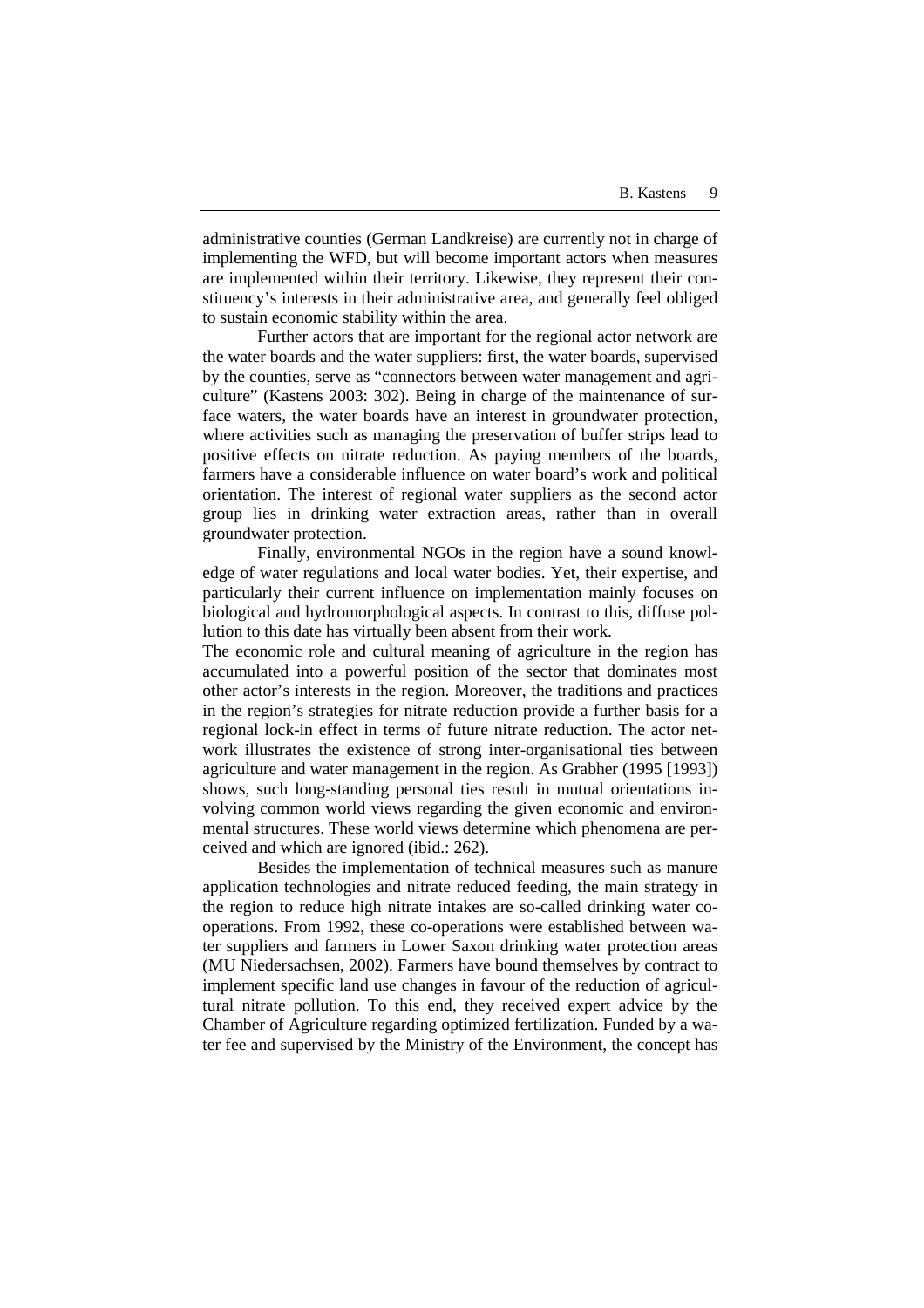been highly successful, but also vastly expensive. These institutions have furthered mutual trust among participants (MU Niedersachsen 2002) and built up a network composed of water management and agricultural actors, while excluding third-party interests such as environmental groups. In particular, the network of drinking water co-operations involves a certain tradition on how to deal with nitrate pollution, and has deeply institutionalized strategies of nitrate reduction for the Hase catchment. These cooperations are based on 'weak' measures for nitrate reduction, such as economic incentives, voluntary agreements and consultancy. Even though implementation of such measures has proven successful in water protection, these instruments in the case of the Hase catchment have also led to a situation in which command-and-control measures or the internalization of external costs remain undisputed alternatives among most actors. Instead, the experiences made by the drinking water co-operation over the past 15 years, when farmers were reimbursed for water protection measures, have even supported the conviction that agricultural measures with ecological benefits have to be paid for by the whole of society:

*"For us…and this is fact for the farmers (…) measures can only being carried out in a manner that does not harm the economic interests of farmers. Agriculture is just too important to act in a different way" [agric. ass. II]* 

*"When measures are developed to achieve a better ecological status of waters, this is not something that only farmers benefit from, this is beneficial for society, and that is the reason why they [the farmers] are sensible and say: we do not want to assume responsibility. And I agree with them, this is impossible." [water board]* 

*"To make sure that the WFD is not attached to an individual, it has to be paid for by society. Society has to bear this. When times come in which measures are fixed, they must not be attached to those people who happen to live in that area and have to work there." [admin. county]* 

Even though regional stakeholders have different specific interests in the region, most generally perceive the issue of nitrate pollution in the context of the WFD similarly to agricultural actors. Agricultural actors in the Hase catchment provide an understanding of the urgency of the nitrate problem and of dealing with nitrate pollution in the context of the WFD in a form that clearly conform to their interests. Nearly all regional actors have a clear awareness of water pollution. Yet, the discussion on the problem's urgency and who has to take ultimate responsibility to solve regional ni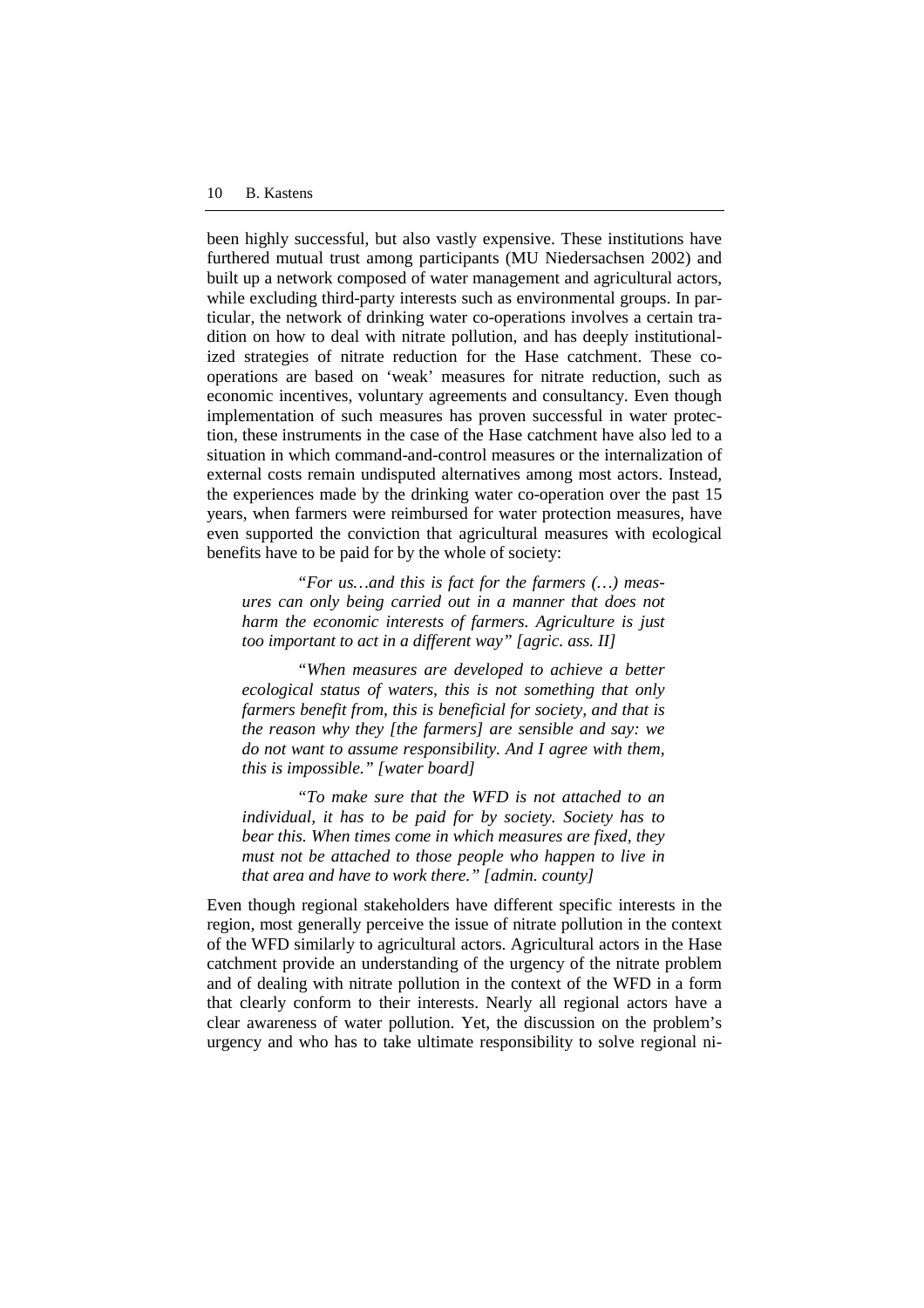trate problems do not refer to aspects immediately related to the farmers themselves. In many cases, interview partners detracted from the regional nitrate problem either by emphasizing other regions with even more severe problems or by highlighting earlier times when nitrate intakes were even more severe than today as the following examples show:

*"…I think, problems are even bigger in other regions where livestock farming is even more intensive [water board]* 

*"Concerning manure, I think one has to see the historical background. In former times (…) one was advised differently. At that time it was said, on maize you can apply manure and it won't matter how much is applied, it won't harm it. A lot helps a lot and even more might help even more and this is how farmers used to work (…). A great deal has changed in the past 15 to 20 years." [farmer II].* 

Further, many actors show the tendency to pass ultimate responsibility for solving nitrate pollution to factors outside their own regional farming system. Most interview partners shared the opinion that economic responsibility for the reduction of nitrate pollution should remain with consumers, since they are usually unaware of the relationships between nitrate pollution and product prices for food. They state that farmers, who are forced to produce as cheaply as possible to meet consumer demands for low-priced food, lack the economic ability to change agricultural practices affecting water protection:

*"A consumer who wants three chickens for five euros cannot likewise claim nitrate-free drinking water. This is impossible, incompatible. Here, consumers should also assume a duty." [water supplier II]* 

A more critical perception of agricultural nitrate pollution is only held in interviews by regional environmental actors, who mainly discussed the issue by complaining about the "*dumping of manure*" [env. NGO I] in the region and state that, although awareness of the problem among farmers has increased, there are still "*quite a few [farmers] who just want to get rid of the manure*" [env. NGO II]. In general, environmental NGOs frame the issue of nitrate pollution in a wider and more international context by highlighting the global consequences of regional farming structures due to fodder imports from Brazil and the general ecological impact of intensive livestock farming.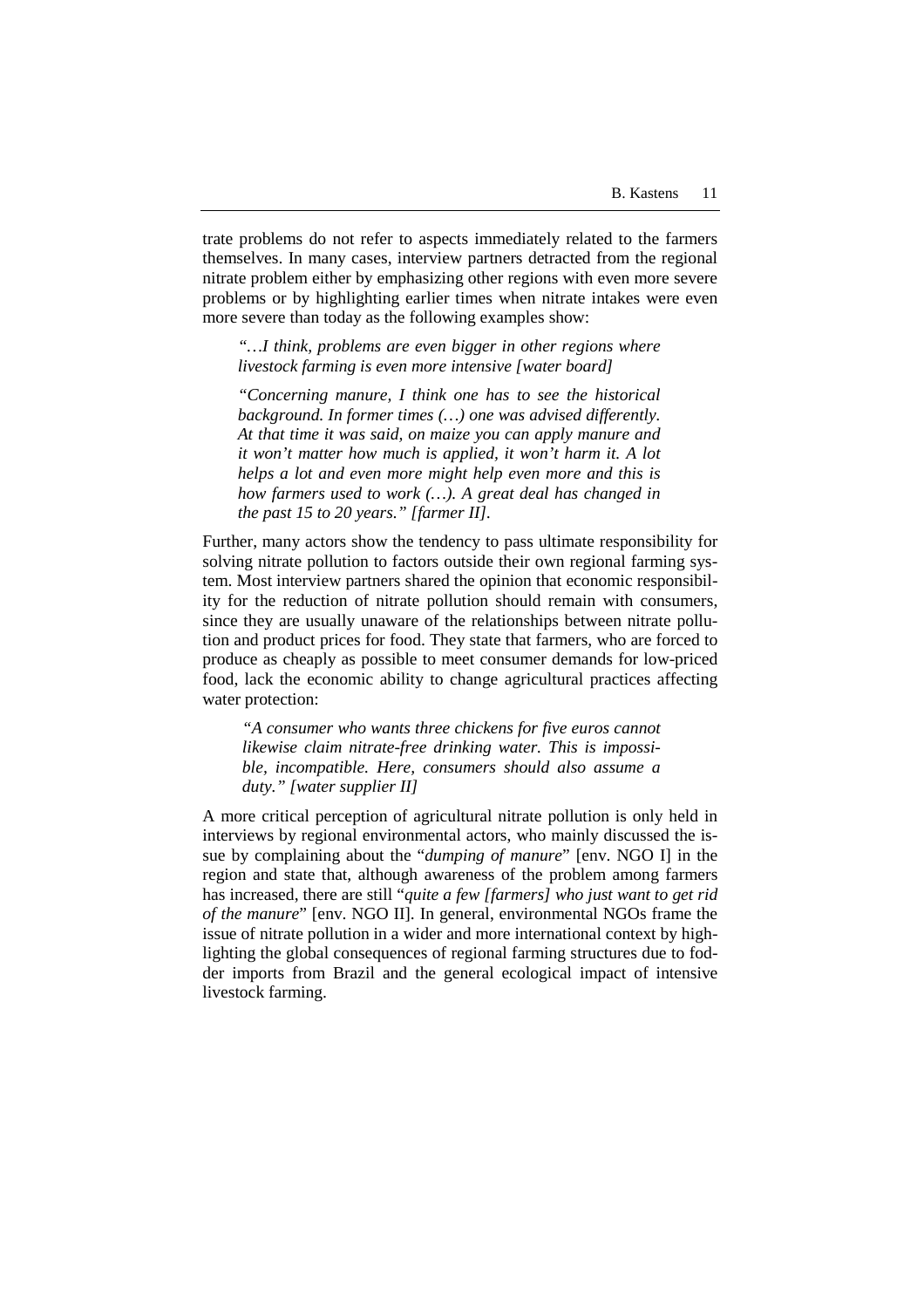# **4 Public participation as a means to support the successful implementation of the WFD**

The local context of the Hase catchment appears anything but favourable to the effective implementation of the WFD's policy goals. This is because of the high nitrate levels due to intensive agriculture, the economic importance of agriculture and the high identification of all actors with this sector in the region as well as the established strategies of nitrate reduction. The question remains, how the regional lock-in effect can be opened up in order to enhance and facilitate the implementation of sustainable agricultural policies.

One important option is given by the forms of active involvement now established in the Hase catchment to fulfil the participatory demands of the WFD. The WFD calls for various modes of public participation and involvement, stating that the ultimate success of its implementation relies on information, consultation and active public involvement (Preamble 14 WFD). As a local and direct form of active involvement, 30 so-called 'area co-operations' covering the whole of Lower Saxony were established by the water authority in charge in autumn 2005 (MU Nds. 2005). One of these area co-operations have also been initiated for the Hase catchment. Based on an edict decreed by the Ministry of the Environment (ibid.), the cooperations have been designed as long-term institutions with the aim of contributing to drafting river basin management plans, while leaving the final decision competence to the state authorities. The Hase area cooperation consists of about 15 participants representing different regional organisations, including water management, agriculture and nature conservation (see also Kastens and Newig in press b).

Newly institutionalised processes of participation can provide the opportunity "to break open closed policy networks" and to allow new outcomes to be produced beyond contextual constraints (Mostert 2003: 185). Although the process of the area co-operation in the Hase catchment is still in an early stage, some factors already indicate that structures can be changed through the process. Participatory processes are always implemented within a social context, and existing inequalities are likely to be reproduced within these processes (Cooke and Kothari 2001). Yet, important motives behind stakeholder involvement "are to diminish the power of various societal actors by involving them in decision making" (Edelenbos and Klijn 2005: 417). Compared to the drinking water co-operations so far conducted in the region, the area co-operations are spatially extended to the whole catchment instead of exclusively referring to the areas for drinking water extraction. The new co-operations will explicitly involve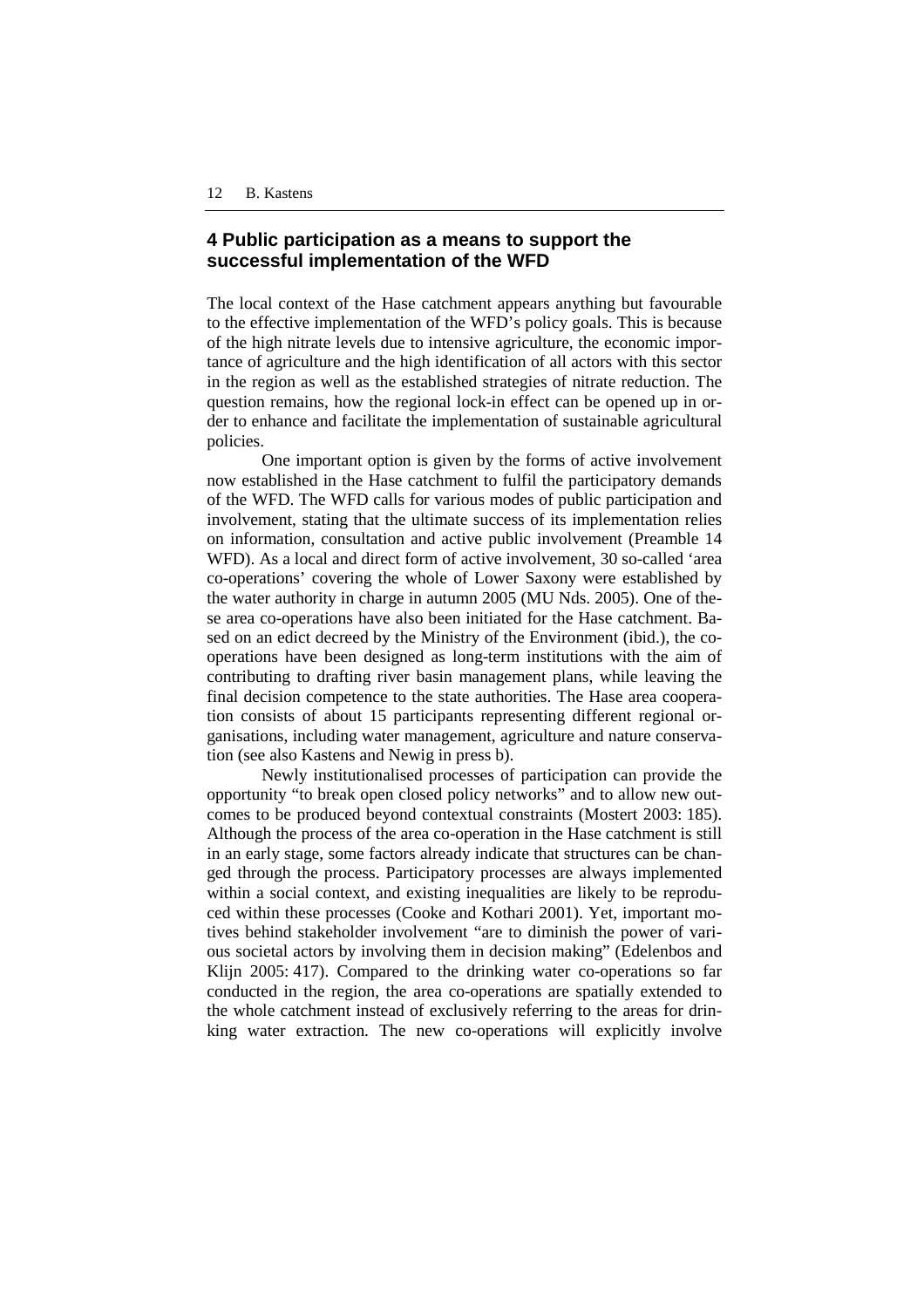further actors besides the players of water management and agriculture. Representatives with more ecological backgrounds and interests will thus receive a voice within the processes (Kastens and Newig in press a, b).

Due to the strong stance of agriculture in the Hase catchment, an ecologically successful implementation of the WFD requires actors who are capable of balancing agricultural interests. As our above introduction of the regional actors suggests, the only actors with exclusively environmental interests that have this potential are the environmental NGOs. They explicitly could serve as advocates for environmental as opposed to the prevailing economic interests. Although the environmental NGOs are not yet strong on the issue of diffuse pollution, the area co-operation in the Hase catchment will give them the opportunity to become more involved in this matter. Whelan and Lyons (2005) demonstrate the importance of the scientific and technical capacity for environmental NGOs to gain credibility and access to the scientific community by delivering and analysing data for the decision-making process. Results of the PartizipA project have shown that the competencies of regional environmental NGOs on water protection are generally high and that their organisational strength has already grown during the implementation process of the WFD. For example, they have established a regional network as a communication and cooperation platform to support the interested public in WFD issues. To this end, the network provides a website (www.wassernetz.org) and organises seminars and workshops. For each of the 30 area co-operations in Lower Saxony, an expert representative has been appointed who is engaged in the regional implementation as a contact for the water authorities and the public (Kastens and Newig in press b). If the environmental NGOs succeed in combining their competencies to become strong negotiation partners for other stakeholders and to raise more public awareness on diffuse water pollution, the expansion of the discussion framework between the different regional actors is likely. Information exchange becomes more productive and the process can thus allow ideas to be generated, e.g. in terms of new solutions to WFD goal achievement, which might have not been considered previously. In this way, new communication procedures may support the break-up of captured interests and may allow social learning processes to find further solutions to cope with nitrate pollution in the context of regional WFD implementation.

One main factor for a successful stakeholder process is "to develop shared commitment to possible solutions" (Burroughs 1999: 801). That particularly the area co-operations have the potential to build up a common problem perception and shared commitment to stronger water protection is shown by a study recently conducted for the Ministry of the Environment in Lower Saxony. The study evaluated all area co-operations and revealed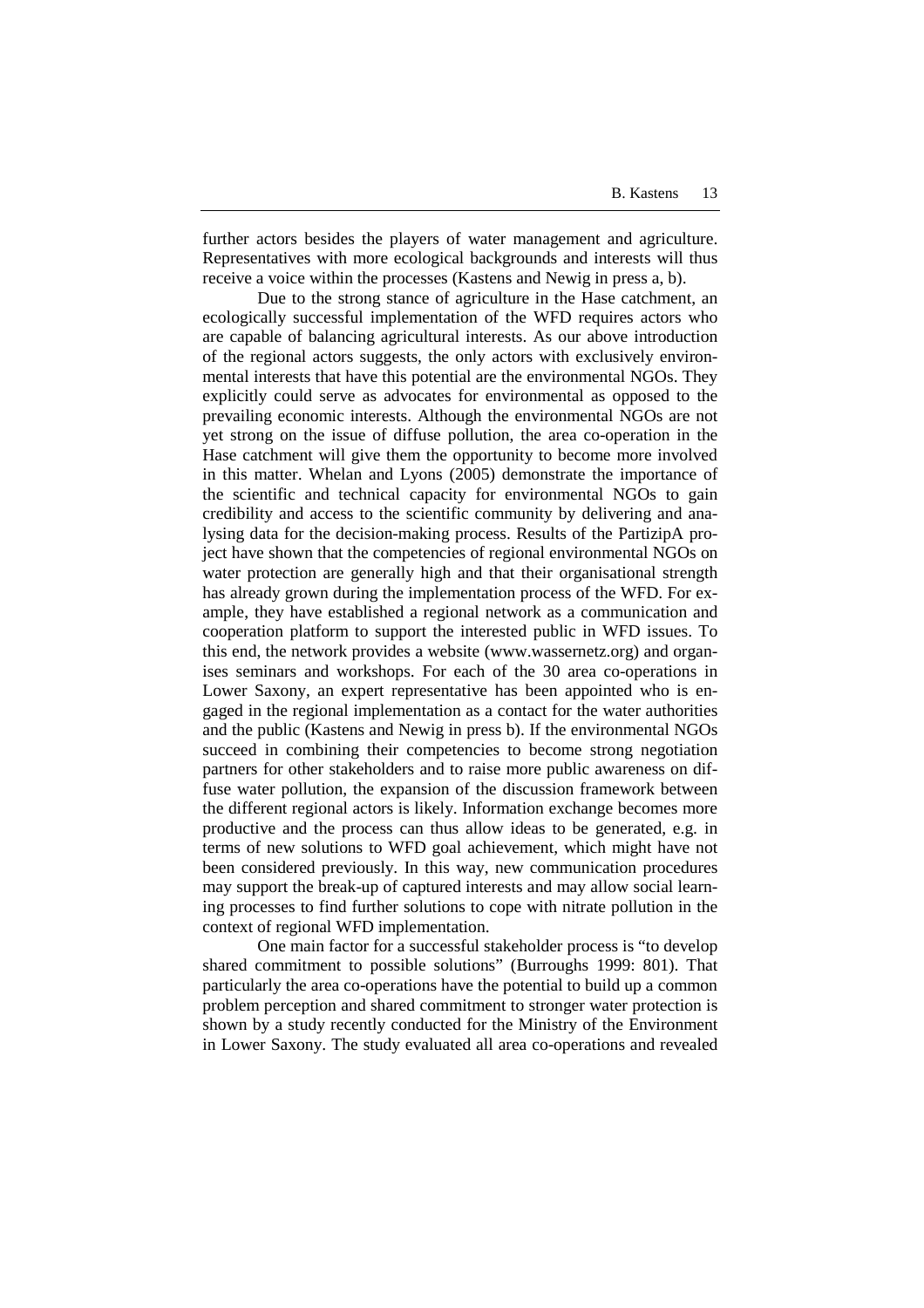that the majority of stakeholders achieved a better understanding for the other stakeholder's positions as well as the need for improvement of water quality (Ridder et al. 2007). The study showed that the area co-operations activate learning processes, which will also increase the willingness to take financial responsibility for measures to realise the WFD's goals. While for example the polluter-pays-principle is currently neglected by most actors, the area co-operations in the long-term can achieve that the non-state actors show more willingness to pay for those measures, which would have met strong resistance without the area co-operations.

Particularly those measures that serve multiple functions appear particularly promising for the exploration of financial options (LWK 2003: 92 et seqs.; Anthony and Lagemann-Kohnhorst 2003). A very local example of such measures is the cultivation of intertillages, where huntsmen share the costs with farmers, since intertillages improve wildlife habitats. While the costs cover the seeds, the work of cultivation is done voluntarily by the farmers. Multi-beneficial measures are not only more likely to enjoy acceptance among stake-holders, but also financial options might be investigated that were not taken into account in the first place, offering new funding opportunities (Kastens and Newig in press a).

#### **5 Conclusions**

The aim of the paper was to investigate, whether the procedural policy style of the WFD will rather foster or hinder the successful implementation of the directive and hence the achievement of its policy goals. In general, the openness of implementation due to the subsidiarity principle and the WFD's procedural mode of steering are important in the search for applicable implementation of European policies on lower levels. They provide the opportunity for a better adjustment of national, sub-national and regional conditions to the European regulations. Nevertheless, precise and clearly defined nitrate limits and measurement procedures support the WFD's goal of harmonising water protection all over Europe. While both the more stringent and binding nitrate limit of 50 mg/l for groundwater bodies and the demand for a combined approach of water quality and land use standards can be judged as supporting factors for a comprehensive reduction of diffuse nitrate pollution, imprecise nitrate limits for surface water bodies can be assumed as a restraint for the achievement of these water management goals. Great differences in the operationalisation of nitrate goals at the sub-national scale in Germany can neither be easily controlled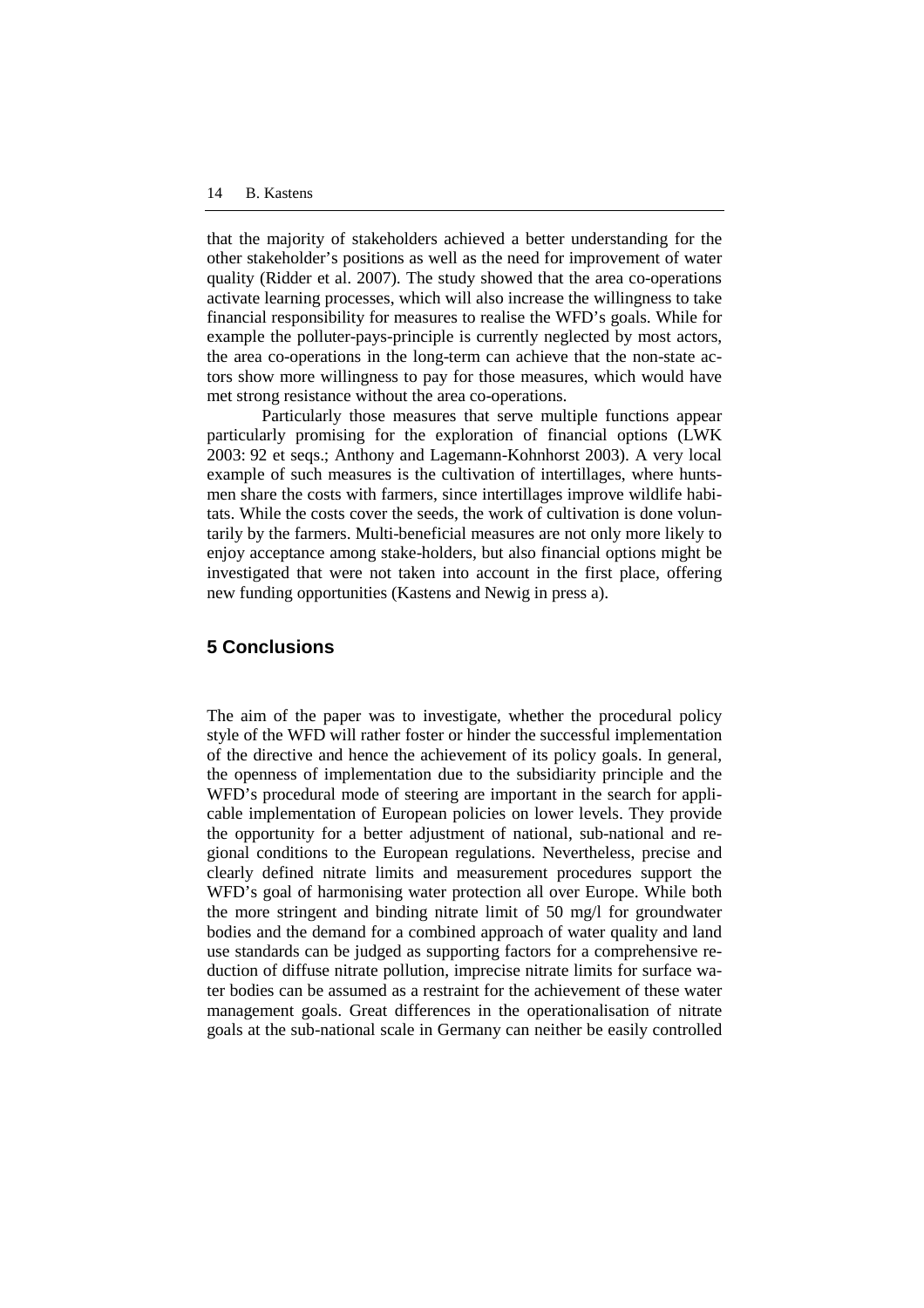by the Commission nor support the harmonisation process on the European level. Since acceptable nitrate limits in surface water bodies also depend on the different habitats and biological conditions, it would have been nearly impossible to set precise limits at the European scale. Rather, the national scale of Germany, e.g. the LAWA, could have provided at least orientation values for nitrate and concrete measurement procedures to foster a consistent process. In that case, success or failure in the member state's policies on the reduction of nitrate pollution would have been easier to control and compare. Improvements on the European level refer to the decrease of legal uncertainties in terms of inconsistent regulations between the WFD and the GWD.

In general, the paper demonstrated that 'implementation' not only means carrying out orders from above in a technical sense, but also involves important elements of political bargaining at all scales including the regional and local level. Particularly the conditions on lowest implementation levels can have great influence and might hinder the successful implementation. The Hase catchment served as an example for a region, where given power structures of agriculture and the strong identification of the region with its predominant economic sector bear great obstacles for the achievement of the WFD's goals. Moreover, the impreciseness of the WFD also offers scope for the strategic use of uncertainty particularly at the regional and local scale. The involved actors may thus use uncertainties in quality standards to slow down the process of implementation or use loopholes for abusing derogations from the good status. In consequence, the Commission would be well advised to closely monitor local goal setting and the use of exemptions. Moreover, also the support of the implementation with financial means is an important step to foster the goal achievement. Yet, with regard to the 'great expectations' connected with the WFD, it would be premature to assume that these will be 'dashed' locally (see also Kastens and Newig 2007: 243).

Changes towards a comprehensive reduction of nitrate pollution can be achieved, if a stronger commitment for the ecological dimension of water management is achieved and water protection also has an advocate, who succeeds to bring ecological goals more on the regional agenda. Especially the processes of active involvement, as established with the area co-operations in Lower Saxony, provide opportunities to become successful platforms for the negotiation of the water management goals to be achieved and the distribution of financial responsibility for measures to be implemented.

Even though the example of nitrate reduction in the Hase catchment provides a problematical case for the implementation of the WFD, the case study region is not an isolated case. It can be expected that any re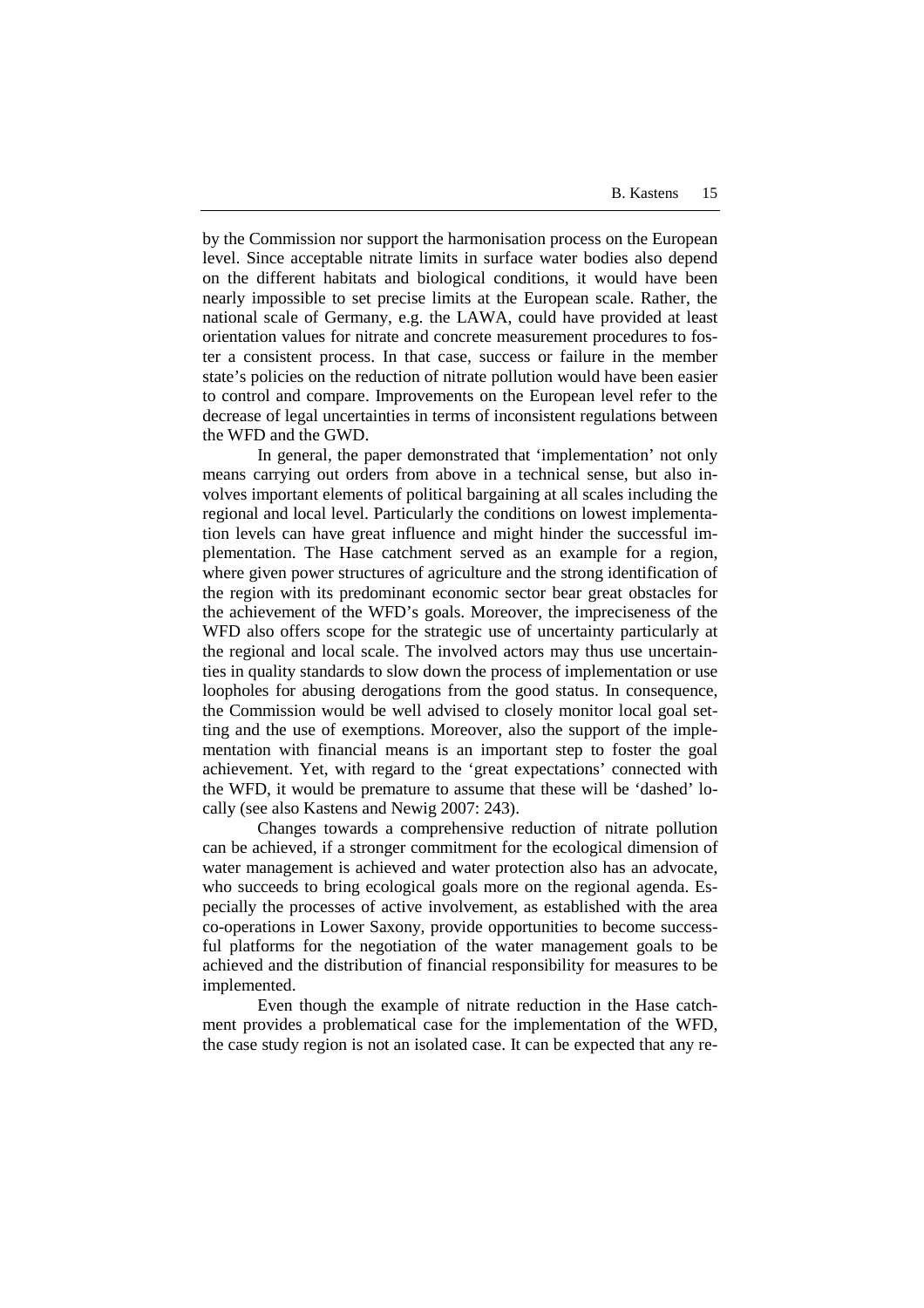gions with strong economic ties to a single sector, either agriculture or others, will face similar problems. Nevertheless, single-case studies are certainly limited in terms of their generalisability. Further research is demanded to gain valid insights regarding the implementation processes at the regional scale and the potential of participation to achieve the outcomes of European environmental policies.

#### **Acknowledgements**

I thank Jens Newig for helpful contributions to the research and articles on which this paper is based.

#### **References**

- Anthony, F. and C. Lagemann-Kohnhorst. 2003. *Grundwasserschutz für große Räume. Pilotvorhaben zur Umsetzung der EG-Wasserrahmenrichtlinie - Modellgebiet Große Aue*. IGNUS im Auftrag der Bezirksregierungen Hannover und Detmold 2003 [cited. Available from http://www.bezirksregierunghannover.de/functions/downloadObject/0,,c1865621\_s20,00.pdf.
- Bezirksreg. WE und NLWK [today: NLWKN] (2004): Bestandsaufnahme zur Umsetzung der EG-Wasserrahmenrichtlinie Oberflächengewässer - Bearbeitungsgebiet Hase. Cloppenburg. URL: http://www.wrrlkommunal.de/bilder/web/downloads/c-berichte\_

ow/02\_hase/C\_Bericht\_Hase\_041222.pdf (06.06.2007)

- Blom-Hansen J. 2005. 'Principals, agents, and the implementation of EU cohesion policy.' Journal of European Public Policy 12 (4):624-48.
- Burroughs, R. 1999. 'When Stakeholders Choose: Process, Knowledge, and Motivation in Water Quality Decisions.' *Society & Natural Resources* 12 (8): 797- 809.
- Cooke, B. and U. Kothari. 2001. The Case for Participation as Tyranny. In *Participation: the new tyranny?*, eds. B. Cooke and U. Kothari. London, New York: Zed Books, 1-15.
- Demmke, C. 1997. Implementation and enforcement in the member states: internal manage-ment of European policy. In *Managing European Environmental Policy: the Role of the Member States in the Policy Process*, ed. C. Demmke. Maastricht, 41-79.
- Dimitrakopoulos, D. and J. Richardson. 2001. Implementing EU public policy. In European Union. Power and policy-making, ed. J. Richardson. London, New York: Routledge, 336-73.
- Edelenbos, J. and E.-H. Klijn. 2005. 'Managing Stakeholder Involvement in Decision Making: A Comparative Analysis of Six Interactive Processes in the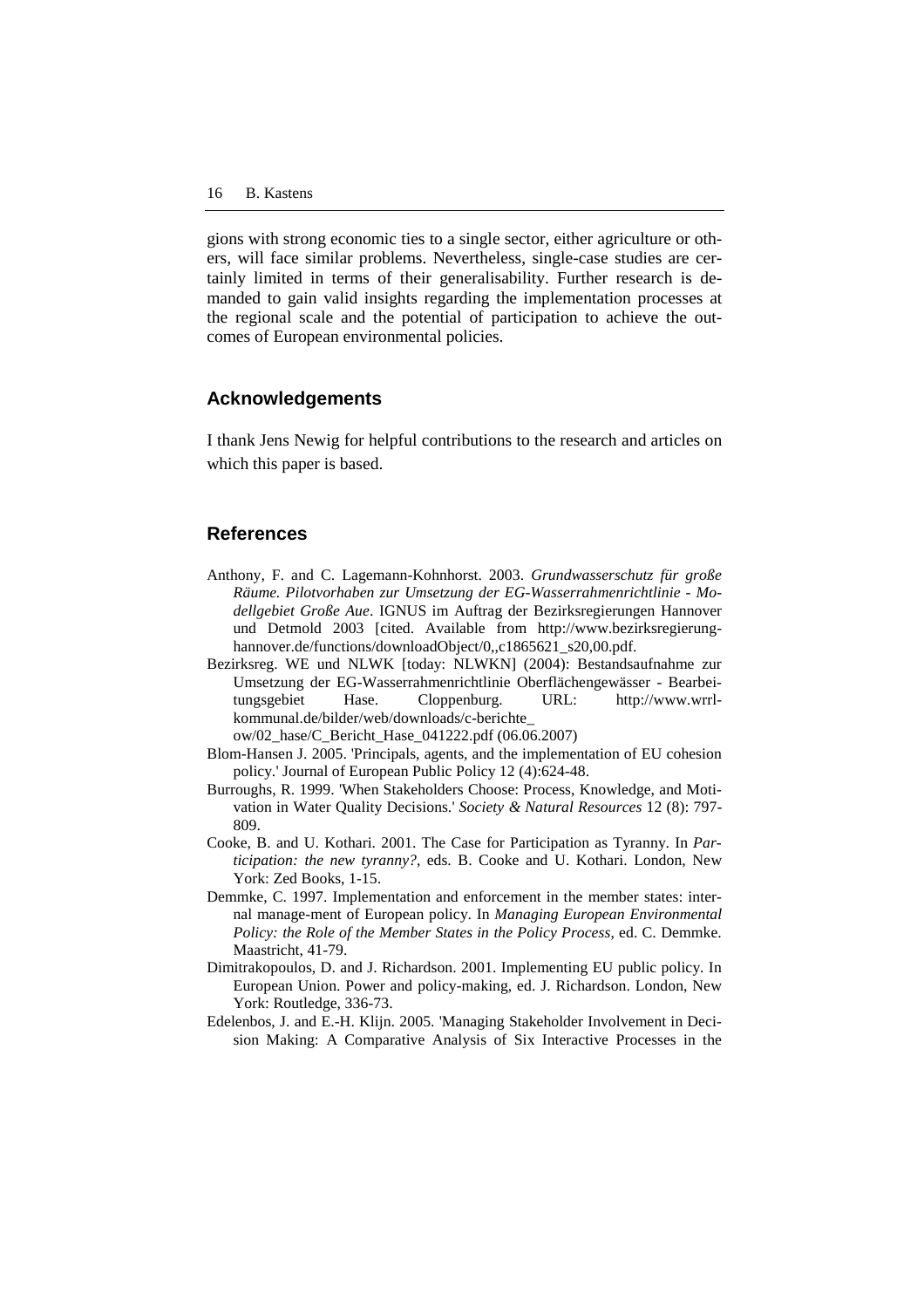Netherlands.' *Journal of Public Administration Research and Theory* 16 (3): 417-46.

- EU. 2003. Common Implementation Strategy for the Water Framework Directive (2000/60/EC). Gui-dance Document No. 13 on the Overall Approach to the Classification of Ecological Status and Ecological Potential. EU. Luxembourg.
- EU. 2002. *Guidance on Public Participation in Relation to the Water Framework Directive. Active Involvement, Consultation, and Public Access to Information*. Luxemburg.
- Flynn, B. 2000. 'Is local truly better? Some reflections on sharing environmental policy between local governmenty and the EU.' *European Environment* (10): 75-84.
- Grabher, Gernot (1995 [1993]): The weakness of strong ties: the lock-in of regional development in the Ruhr area. In: Ders. [Hrsg]: The embedded firm. On the socioeconomics of industrial networks. London, New York: Routledge. 255-277.
- Kaika, M. and B. Page. 2003. 'The EU Water Framework Directive: Part 1. European Policy-Making and the Changing Topography of Lobbying.' *European Environment* 13 (6): 314-27.
- Kallis, G. and P. Nijkamp. 1999. Evolution of EU water policy: A critical assessment and a hopeful perspective. In *Serie Research Memoranda*. Amsterdam: Vrije Universiteit Amsterdam.
- Kastens, B. 2003. Die Wasserrahmenrichtlinie neue Chancen durch horizontale Interaktion von Wasserwirtschaft und Naturschutz. In *Das Flussgebiet als Handlungsraum*, ed. T. Moss. Münster: LIT, 289-320.
- Kastens, B. in press. Determination of Failure and Success Factors for a More Sustainable Land Use in Regions with Intensive Agriculture, PhD thesis, University of Osnabrück (in German).
- Kastens, B. and J. Newig. 2007. 'The effectiveness of the Water Framework Directive regarding the key issue of agricultural nitrate pollution: Will great expectations in Brussels be dashed in Lower Saxony?' *European Environment*.
- Kastens, B. and J. Newig, in press a. Auf dem Weg zu einem flächendeckenden Gewässerschutz? Die Umsetzung der WRRL in Bezug auf landwirtschaftliche Nitratbelastungen. Zeitschrift für Umweltpolitik und Umweltrecht.
- Kastens, B. and Newig, J. in press b. Will Participation Foster the Successful Implementation of the WFD? The Case of Agricultural Groundwater Pollution in Northwest Germany. Local Environment.
- Klohn, W. and H.-W. Windhorst. 2003. *Die sektoralen und regionalen Strukturen der Rinder- und Schweinehaltung in Deutschland*. Vechta.
- Knill, C. and A. Lenschow, eds. 2000. Implementing EU Environmental Policy: New Directions and Old Problems. Manchester: Manchester University Press.
- LAWA Länderarbeitsgemeinschaft Wasser. 2006. Eckpunktepapier zur Überwachung der Oberflächengewässer.
- LAWA. 2003. German Guidance Document for the implementation of the EC Water Framework Directive.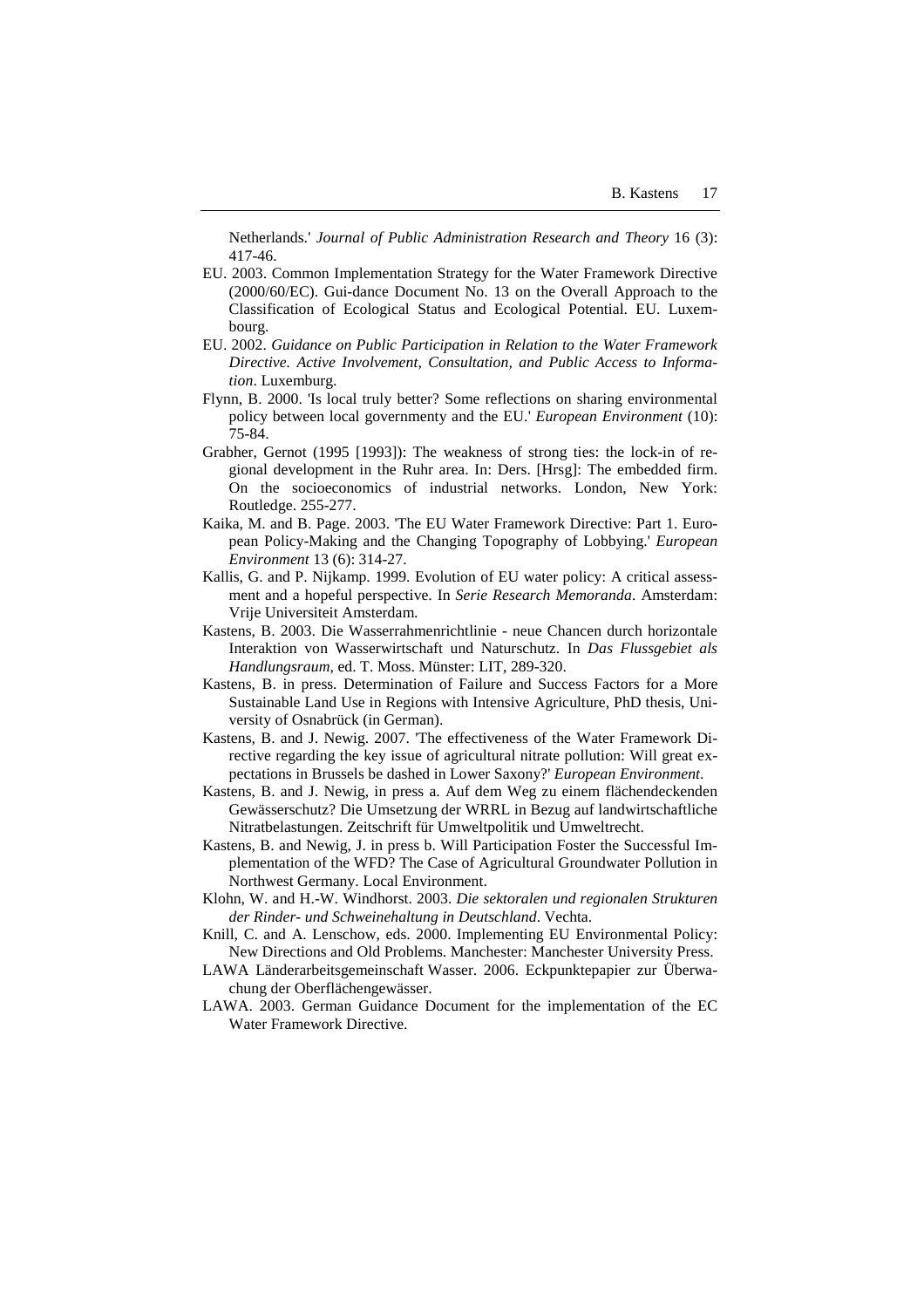- LAWA (eds.). 1998. *Beurteilung der Wasserbeschaffenheit von Fließgewässern in der Bundesrepublik Deutschland. Chemische Gewässergüteklassifikation*. Berlin.
- LWK. 2003. Pilotprojekt zur Umsetzung der EG-WRRL im Einzugsgebiet der Lager Hase im Auftrage der Bezirksregierung Weser-Ems, bearbeitet durch die Landwirtschaftskammer Weser-Ems, FB 3.5. Oldenburg.
- MI Nds. 2006. *Niedersächsisches Ministerium für Inneres und Sport, Regierungsvertretung Oldenburg: Regionale Wirtschaftsstrukturen* 2006 [cited 27.03. 2006]. Available from http://www.mi.niedersachsen.de/ master/C9482520\_ N8785850\_ L20\_ D0\_I522.html
- Moss, T. 2003. Regional Governance and the EU Water Framework Directive: Institutional Fit, Scale and Interplay. In *Regional Sustainable Development in Europe. The Challenge of Multi-Level Co-operative Governance*, eds. W.M. Lafferty and M. Narodoslawsky. Oslo, 207-30.
- Moss, T. 2004. 'The governance of land use in river basins: prospects for overcoming problems of institutional interplay with the EU Water Framework Directive.' *Land use policy* 21: 85-94.
- Mostert, E. 2003. 'The Challenge of Public Participation.' *Water Policy* 5 (2): 179- 97.
- MU Nds. 2004. *Ergebnisse der Bestandsaufnahme Oberflächengewässer. Version 07.03.2005* 2004 [cited 12.06.2006. Available from http://www.mu.niedersachsen.de/master/C4844287\_L20\_D0\_I598\_h1.html
- MU Nds. 2005. *Erlass des Umweltministeriums vom 15.03.2005. Konzept für die Umsetzung der Wasserrahmenrichtlinie im Geschäftsbereich des Niedersächsischen Umweltministeriums - Bildung von Gebietskooperationen*. Vol. 49. Hannover.
- Newig, J. 2005a. 'Die Öffentlichkeitsbeteiligung nach der EG-Wasserrahmenrichtlinie: Hintergründe, Anforderungen und die Umsetzung in Deutschland.' *Zeitschrift für Umweltpolitik und Umweltrecht* 28 (4): 469-512.
- Newig, J. 2005b. Erleichtert Öffentlichkeitsbeteiligung die Umsetzung (umwelt-) politischer Maßnahmen? Ein Modellansatz zur Erklärung der Implementationseffektivität. In *Partizipation, Öffentlichkeitsbeteiligung, Nachhaltigkeit. Perspektiven der politischen Ökonomie*, eds. P.H. Feindt and J. Newig. Marburg: Metropolis Verlag, 89-116.
- Nischwitz, G., A. Bartelt, M. Kaczmarek and S. Steuwer. 2002. Lobbyverflechtungen in der deutschen Landwirtschaft. Beratungswesen, Kammern, Agrobusiness. In *Ökologisches Wirtschaften*. Wuppertal, Berlin: Institut für ökologische Wirtschaftsforschung.
- NLS (Niedersächsisches Landesamt für Statistik) (2005): Bruttoinlandsprodukt, Bruttowertschöpfung, Arbeitnehmerentgelte in den Landkreisen und kreisfreien Städten Niedersachsens 1980,1992, 1994 bis 2003. URL: http://www.nls.niedersachsen.de/html/vgr\_kreis.html (06.06.2007).
- NLWKN. 2005. Niedersächsischer Landesbetrieb für Wasserwirtschaft, Küstenund Naturschutz: Flussgebiet*seinheit Ems. B-Bericht Mittlere Ems, version of 16.03.2005*.